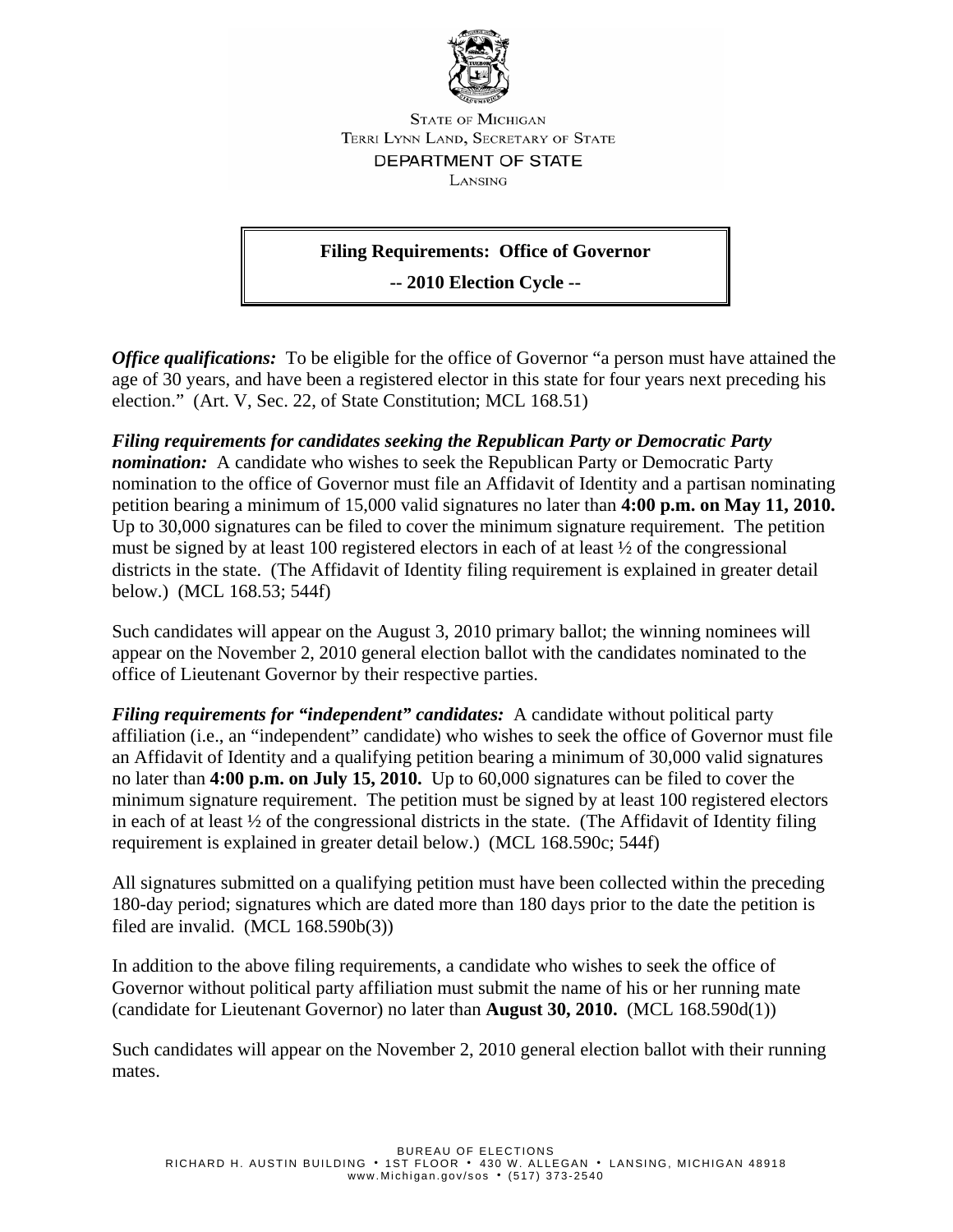*Filing requirements for minor party candidates:* A candidate who wishes to seek the office of Governor as a minor party candidate must receive nomination to the office at the party's nominating convention. The party's convention must be held no later than August 3, 2010. The minor party must have ballot status in Michigan. (MCL 168.686a(2))

Within one business day after the conduct of the nominating convention, the party officials must submit a Certificate of Nomination to document the individual's nomination to the office, an Affidavit of Identity (completed by the candidate) and a Certificate of Acceptance (completed by the candidate).

The Affidavit of Identity filing requirement is explained in greater detail below. The Certificate of Acceptance form is available on the Michigan Department of State's Web site: [www.Michigan.gov/sos.](http://www.michigan.gov/sos)

Such candidates will appear on the November 2, 2010 general election ballot with the candidates nominated to the office of Lieutenant Governor by their respective parties.

*Filing requirements for write-in candidates:* A candidate who wishes to seek the Republican Party or Democratic Party nomination to the office of Governor with write-in votes must file a Declaration of Intent no later than **4:00 pm. on July 23, 2010.**

A candidate who wishes to seek election to the office of Governor with write-in votes must file a Declaration of Intent no later than **4:00 p.m. on October 22, 2010.**

The Declaration of Intent form is available on the Michigan Department of State's Web site: [www.Michigan.gov/sos.](http://www.michigan.gov/sos) (MCL 168.737a)

*Filing official:* All filings for the office of Governor must be submitted to the following office:

Michigan Department of State Bureau of Elections Richard H. Austin Building  $-1<sup>st</sup>$  Floor 430 West Allegan Lansing, Michigan 48918 Phone: (517) 373-2540 Fax: (517) 373-0941 Email: [elections@michigan.gov](mailto:elections@michigan.gov)

*Petition forms:* All petitions used by candidates must be in the form required under Michigan election law. Petition forms can be obtained through any county clerk's office. Petition forms may also be purchased from commercial suppliers that produce election materials. Petition form samples can be obtained through the Michigan Department of State's Bureau of Elections.

The petition forms used by candidates who wish to seek the office of Governor are listed below:

• **Countywide Partisan Nominating Petition:** Used by candidates who wish to seek the Republican Party or the Democratic Party nomination to the office of Governor.